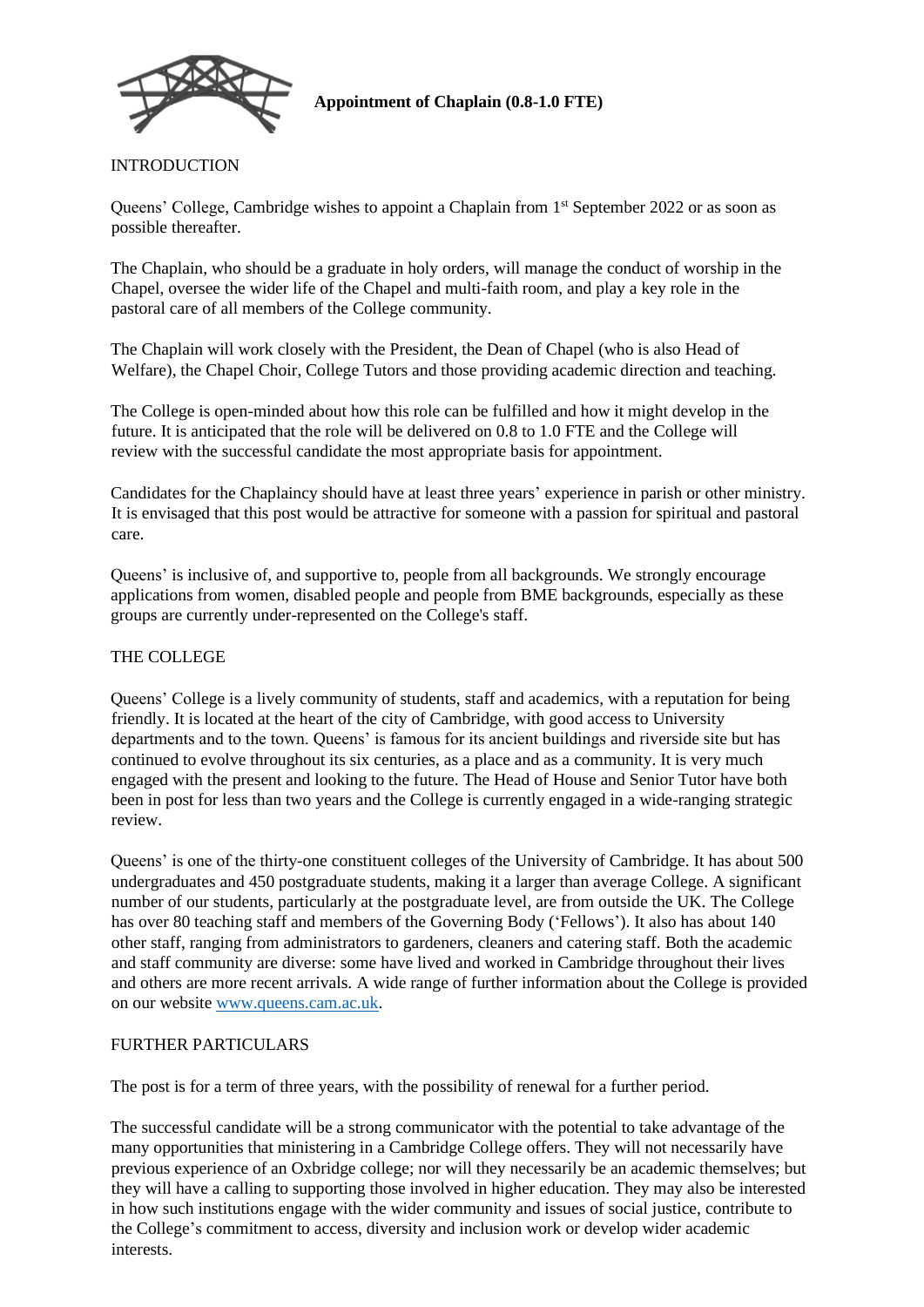The Chaplain must be a graduate in Holy Orders of the Church of England or a Church in full Communion with it. The stipend is equivalent to that of an incumbent in the diocese of Ely, including membership of an appropriate pension scheme and appropriate housing.

The Chaplain will be elected to an Official Fellowship of the College, making them a voting member of the College's Governing Body and a Trustee.

The Chaplain will need to have a flexible approach to the hours of work. Leave is not normally taken during Full Term. The leave allowance is 35 days per year (for a full-time appointment), including most public holidays.

The Chaplain is provided with an office in College. The College will pay reasonable moving costs.

### JOB SPECIFICATION

**Office title:** Chaplain **Purpose of Office:** To assist the Dean of Chapel in the administration and organisation of the life of the Chapel and celebration of divine worship in the College Chapel and Multi-Faith provision. To provide pastoral care for Fellows, students and staff of the College. **Department:** Chapel **Responsible to:** The Dean of Chapel **Working with:** Members of the College, Fellows of the College, staff of the College, visitors to the Chapel, alumni, the President, the Dean of Chapel, the Chapel Choir, Senior Tutor, Tutors and the Tutorial department, the College Welfare Team, the University Counselling Service and the University Disability Resource Centre.

#### **Main responsibilities:**

## **Chapel**

- Responsibility for divine worship in the College Chapel, in collaboration with the Dean of Chapel, including:
	- o Sunday and midweek Choral Services in Full Term
	- o Midweek Eucharists during Full Term
	- o Daily Office during Full Term
	- o Special services at various times during the year
	- o Memorial services and funerals
	- o A small number of Weddings and Christenings
- Foster the social and community side of Chapel life through hospitality, perhaps discussion groups and a wide range of other social activities throughout the academic year
- Enable all students of faith in worship, prayer and growth. This will include students of non-Christian faiths and the use/management of the multi-faith rooms.
- Accompany the Choir, if requested, to UK events and on overseas tours
- Encourage and advise the Director of Music, the Organ Scholars, Choral Scholars and other members of the Choir and enable the musical life of the Chapel

## **Pastoral Care**

- Be available to listen and give confidential advice to all members of the College community, students, staff and Fellows, of all faiths or none, who seek pastoral support
- Collaborate closely with the wider support structures within the College (including the Head of Welfare, Health and Well-being team, Senior Tutor and Tutors)
- Participate in the social and communal life of the College in order to get to know its members